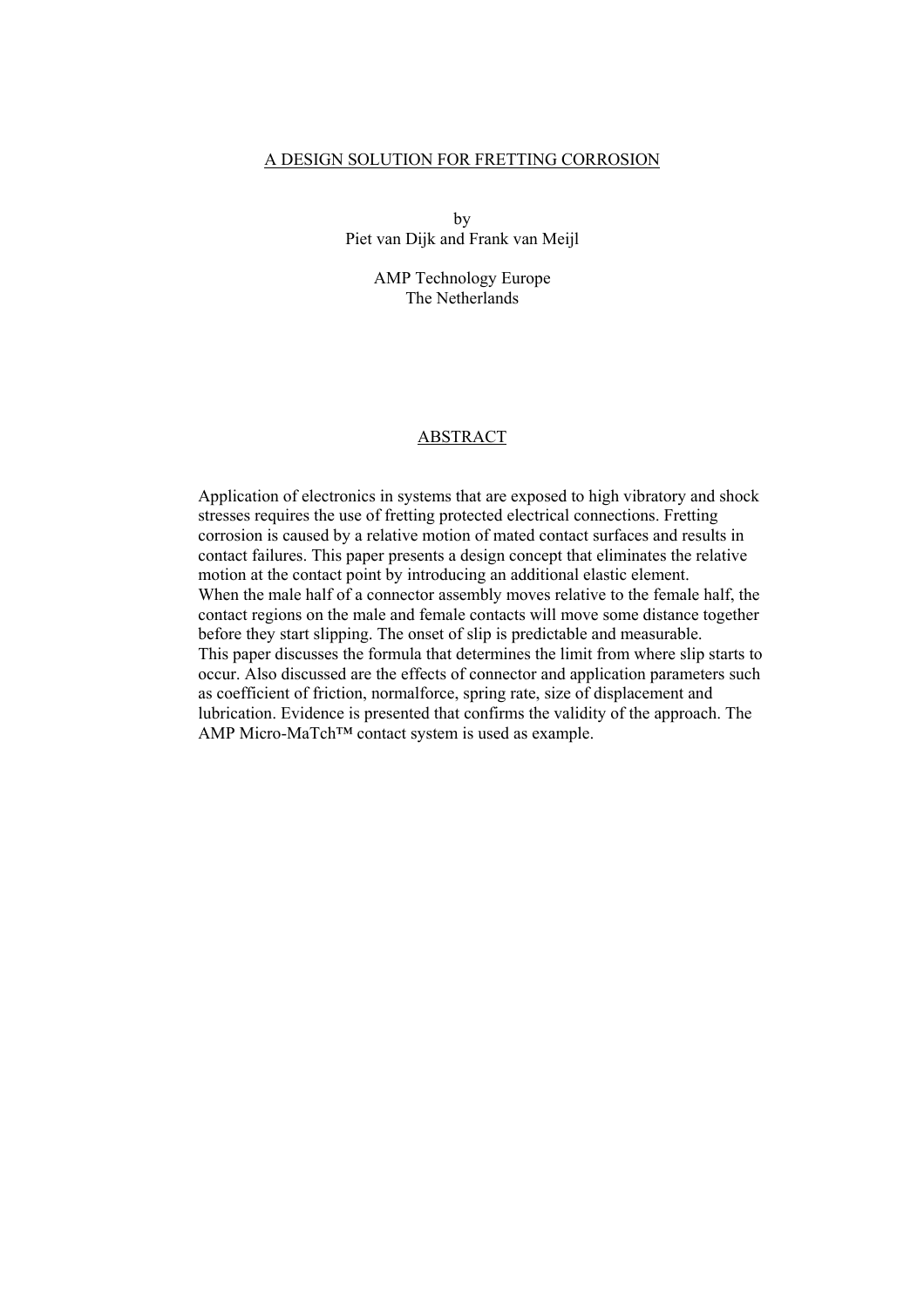## 1. INTRODUCTION

Fretting corrosion is the most important failure mechanism for tin plated contacts and has been discussed in many publications [1-10]. Many of these publications describe the mechanism of accumulation of oxidation products at the contact spot caused by the so-called micromotions. This results in resistance spikes during motion as well as in an uncontrolled increase of the contact resistance at longer term. Some motion does always take place in a contact system, for instance due to differences in thermal expansion or vibration.

The fact that a compliant spring can absorb such a motion, thus preventing slip at the contact spot, is often not well understood. It is the intention of this paper to demonstrate the effect and to discuss the parameters that determine the limit where slip is going to occur. Also the phenomenon of fretting corrosion will be discussed, and lubrication as an alternative solution.

What follows is that a good insight in the mechanical behaviour of electr(on)ic assemblies involving connectors or sockets is vital to their reliability. Its importance becomes critical in complex assemblies with different materials and contacts fixed at small center distances. MID (Molded Interconnect Devices) structures are examples of such structures [12].

## 2. THE PHENOMENA OF FRETTING WEAR AND FRETTING CORROSION

**Fretting wear** is defined as wear caused by small repetitive motions in an apparently stationary situation. Classic examples are the fretting wear of ball-bearings in car wheels during rail-way transportation and fretting wear of gold plated rack and panel connectors when transported in assembled condition. In these cases the motion is caused by internal vibrations as a response to external excitation. An example of fretting wear caused by motion due to difference in thermal expansion is fretting wear of contacts in long edge connectors on printed circuit boards that warm up and cool down in a cyclic fashion. Fretting

wear will occur with any material under conditions of cyclic slip under load. **Fretting corrosion** refers to the combination of fretting wear and corrosion such as oxidation. It is this combination of wear and oxidation that is most detrimental to base metal and especially tinplated electrical contacts. Tin is very sensitive to this type of corrosion, it is a very soft metal and rapidly forms a thin and hard oxide layer, which is easily disrupted. The hard oxide layer gets broken and pressed into the matrix of soft and ductile tin where it accumulates and causes a high electrical resistance at apparently still good looking contacts.

This raises the question why tin as a contact material has performed reliably in many applications. The answer to this question is to be found in careful mechanical analysis of the possibility of slip: without slip tinplated contacts make perfect electrical connections also for small currents and low voltages.

## 3. THE ONSET OF SLIP



fig.1 The Micro-MaTch<sup>TM</sup> surface mount version connects a ribbon-cable to a PCB.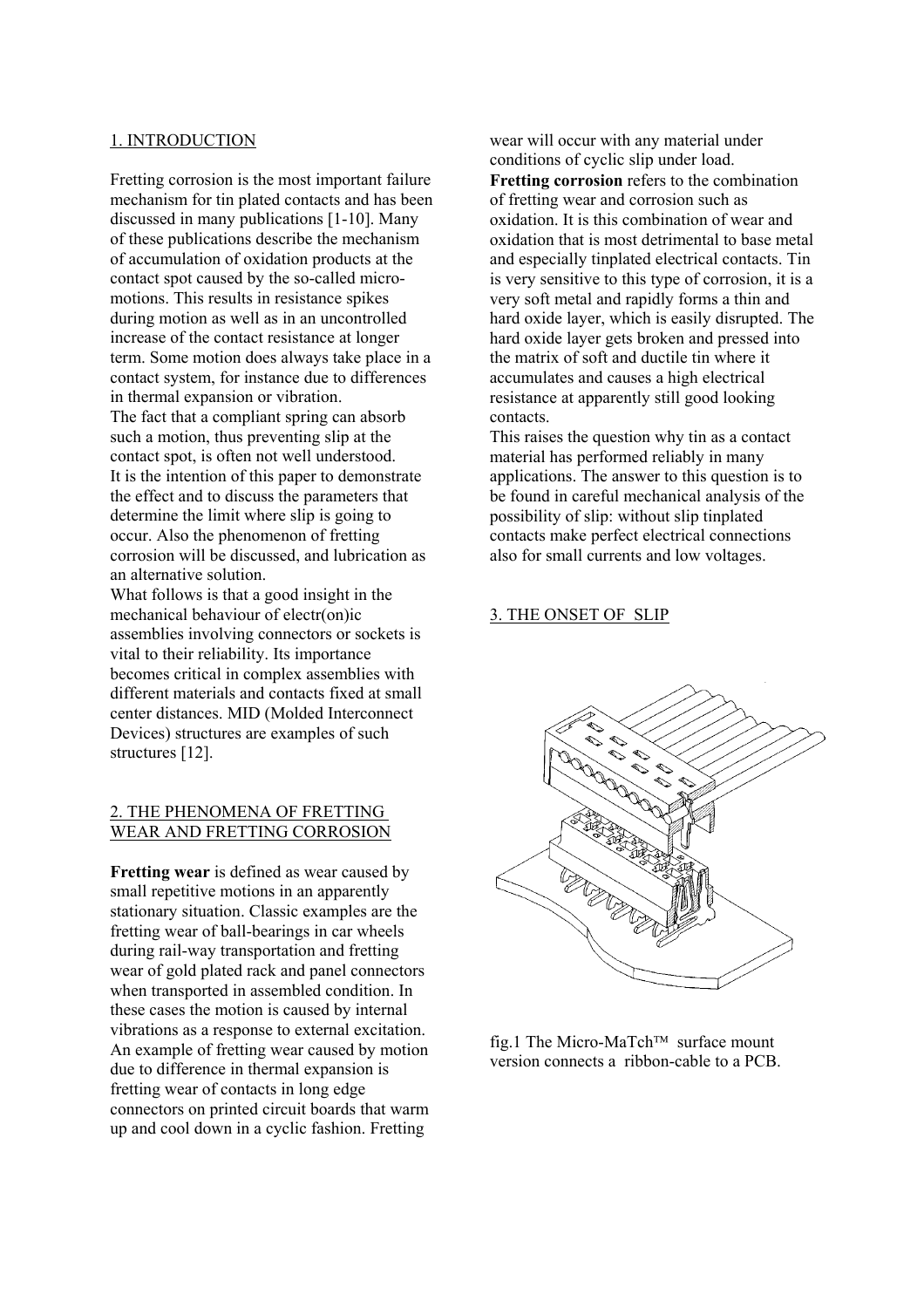

Figure 2. The Micro-MaTch<sup>TM</sup> contact system, Figure 3. Scheme of contact region with the extra spring arm. Supported by springs supported by springs

Electrical contacts can be schematized as contact regions supported by springs as shown in figures 2 and 3. The **condition** for slip for a single contact beam, like shown in figure 3, can be expressed in a formula:

$$
F_z > \mu s \times F_y \quad (1)
$$

with:  $F_z = force$  in insertion direction [N]

<sup>µ</sup>s = *static coefficient of friction [-] Fy*= *contact normalforce [N]*

For  $F_z \le \mu$ s  $\times F_y$  the spring deflects without slip, hence the relation between force and deflection in z-direction is linear:

$$
F_z = \Delta z \times k_z \tag{2}
$$

with: ∆z = *displacement in z-direction [mm]*  $k_z$  = *spring rate in z-direction [N/mm]* 

From (1) and (2) we can derive the formula for the maximum distance without slip:

$$
\Delta z = \frac{\mu s \times F_y}{kz} \tag{3}
$$

If the male part travels a distance ∆z in zdirection, then the female part moves along as long as  $\Delta z$  does not exceed the product of  $\mu$ <sub>s</sub> and  $F_v$ , divided by  $k_z$ .

Fretting wear and fretting corrosion will result if this limit is exceeded in a repetitive mode.

It follows that four factors determine the mechanical stability:

3.1 The static coefficient of friction.

A high coefficient of friction will help prevent motion, however if motion will still take place then it also increases the fretting wear. Lubrication, having mostly a positive effect on fretting corrosion, can be a risk to the mechanical stability in some cases.

3.2 The normal force.

A high normal force can prevent motion, however higher normal forces lead to high insertion forces and to more wear. Still the overall effect of high normal forces is to reduce fretting problems, partly because it also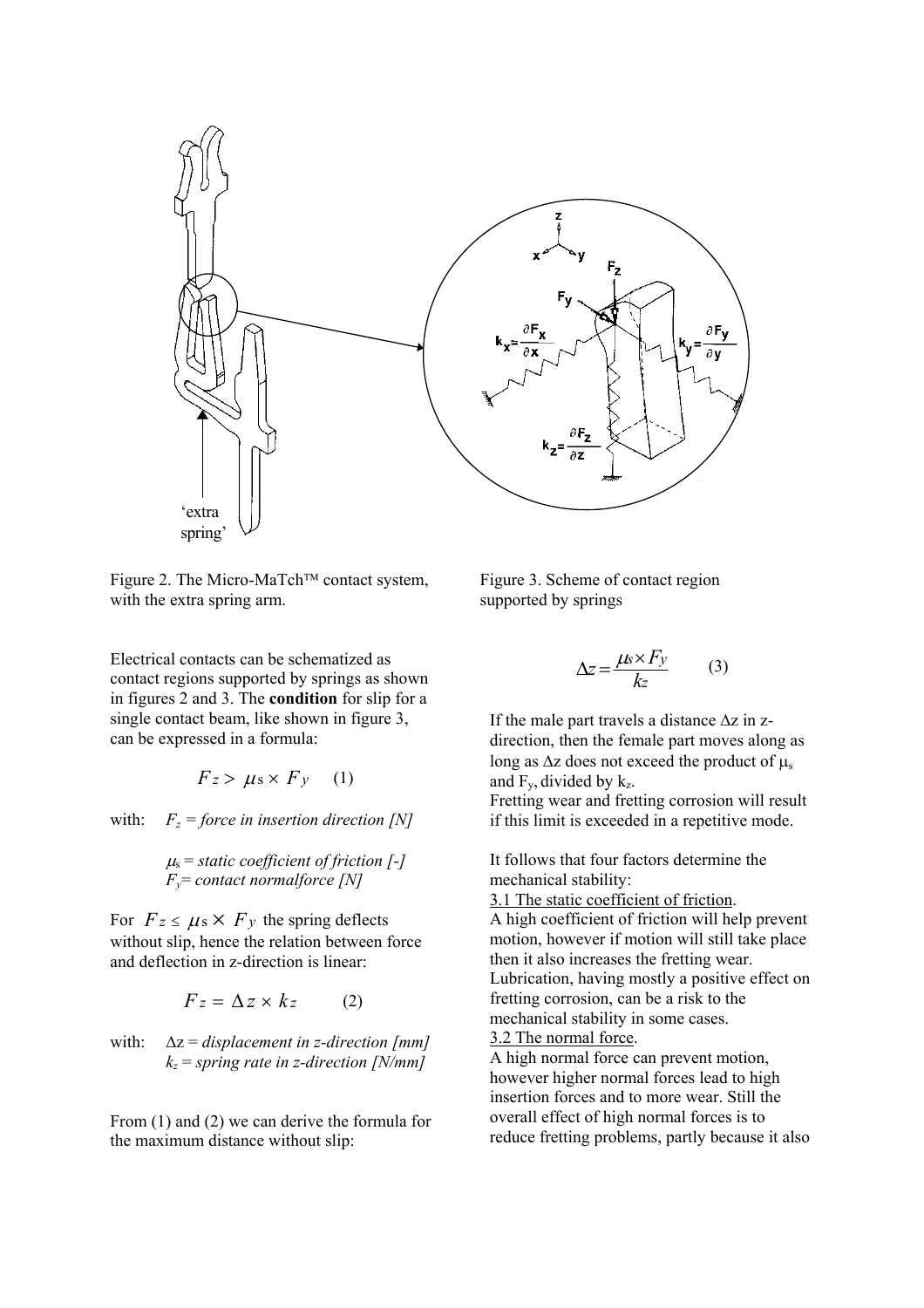leads to larger contact areas, hence lower resistances and less resistance increase. 3.3 The spring rate in directions perpendicular to the normalforce.

Low spring rates in these directions enhance mechanical stability without increasing insertion forces and wear. More sophisticated contact spring designs are necessary to achieve the lower spring rates. We note as an aside that a contact that has play in its housing can be regarded as having a spring rate equal to zero.

# 3.4 The length of displacement.

3.4.1 Thermal expansion.

In case of DTE (Differential Thermal Expansion) the displacement ∆L can be calculated with the formula:

$$
\Delta L = \Delta \alpha \times \Delta T \times L \qquad (4)
$$

with: ∆L = *change in length [mm]* ∆α = *difference in coefficient of thermal expansion*  $[K^{-1}]$ ∆T = *difference in temperature [K]*  $L = length |mm|$ 

Mechanical stability is enhanced by having small differences in coefficient of expansion ∆α, small differences in temperature ∆T and a small dimension L. It is clear that the length of the connector is the most critical dimension in this respect.

3.4.2 Vibration.

In case of vibrating motion the distribution of mass, stiffness and damping determine the length of the displacements. Mostly the resonance frequencies of the rack, the panel or the harness cause the problem. The connector is seldom cause of the problem, but it is sometimes the point where the problem surfaces.

## 4. LUBRICATION

The use of lubricants that shield the surface from air and moisture is also a method of inhibiting the increase of contact resistance. It considerably slows down the oxidation process. Lubrication also reduces friction, hence insertion forces and wear. However it can put the mechanical stability at risk as explained in section 3.1 of this paper.

The application of lubricants does also raise other concerns like:

- compliance to environmental requirements
- compatibility with other materials
- how to measure quantity or layer thickness
- how to ensure that it remains at the right place.
- how to predict the long term performance, especially at elevated temperatures.
- behavior at low temperatures.

Therefore, the effectiveness of lubrication is limited and lubrication is not a satisfactory solution for elimination of severe fretting. Notwithstanding these concerns it has been shown in many cases that lubrication reduces problems with fretting of electrical contacts.

## 5. EXPERIMENTAL

## 5.1 Method

The objective is to demonstrate the effect of the extra spring and compare it to the effect of anti-fretting lubricant. We measured the curves of the insertion/withdrawal force versus displacement of 10 mating cycles of the AMP Micro-MaTch™ contact in three conditions: 1. *'as received'*

- 2. *'without extra spring'*
- 3. *'without extra spring, lubricated'*

From these curves we can see over how long a distance the contacts move without slip. Based on these curves we picked 0.04 mm as amplitude for a fretting experiment with 10,000 cycles, with a frequency of 1 Hz and a normalforce of 2.5 N.

Then we evaluated the wear behavior after cycling using SEM and X-ray analysis, and the electrical behavior during wear cycling with a four wire set up with a current of 10 mA (V<20 mV). The instrument used for the experiments is the DISC (short for Dutch Instrument for Support in Contact Physics), the set up is described in earlier publications [12,13]. Measurements without extra spring] where carried out by blocking its spring action in the fixation of the contact. The lubricant used has been AMP anti fretting lubricant pn.985140-2

## 5.2 Results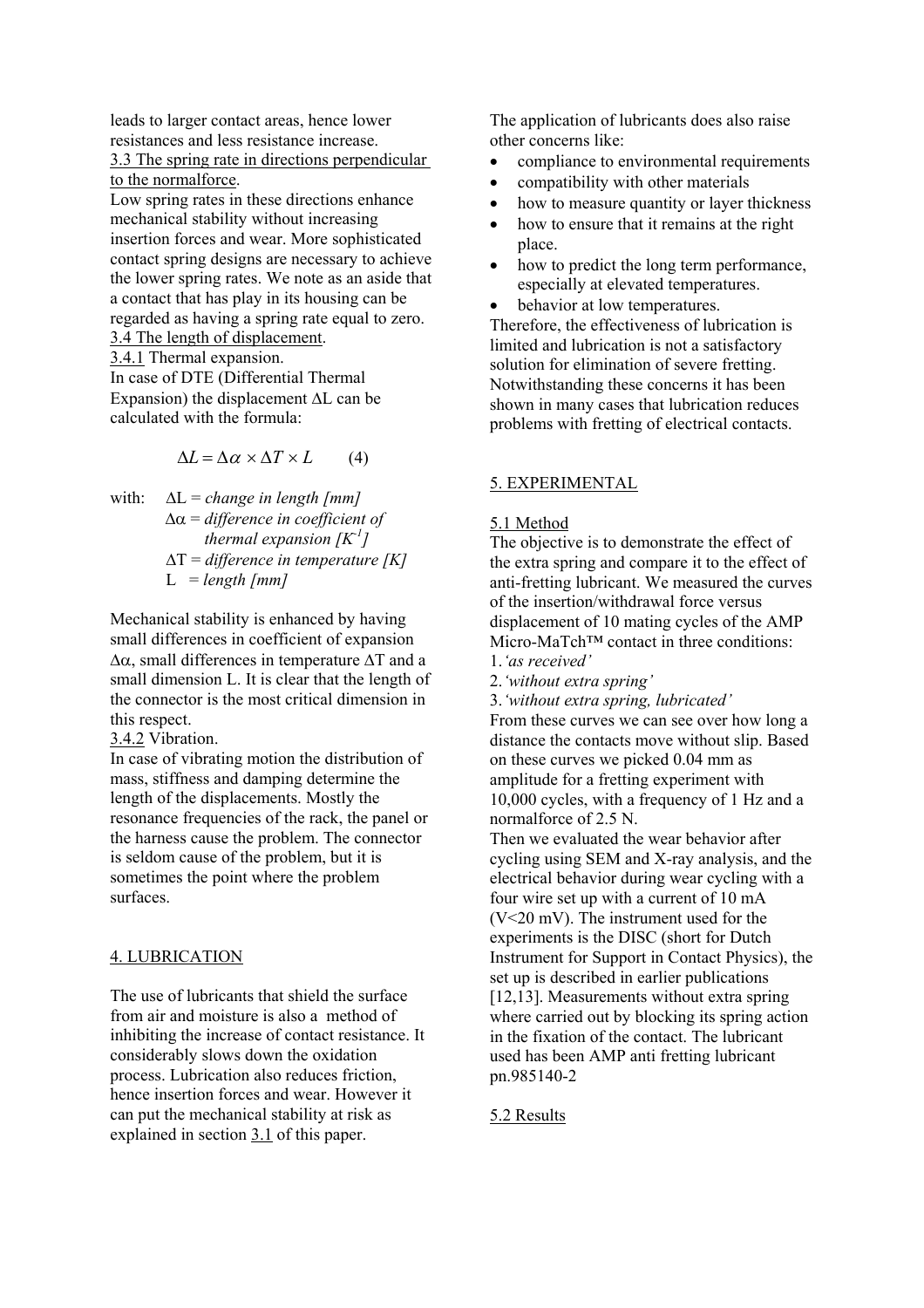

Figure 4 shows the curves of the insertion/ withdrawal force versus displacement of the first 10 mating cycles of the AMP Micro-MaTch™ contact in the *'as received'* condition. The insertion/withdrawal force in the sliding part of the curve increases from 1.5 to 2 N during the 10 cycles, which is from 0.75 to 1 N per side, it follows that the coefficient of friction increased from 0.3 to 0.4 (the normalforce of the contacts is 2.5 N).



Figure 5 enlarges the transition from insertion to withdrawal of figure 4. In figure 5 we can establish the distance without slip, the linear part of the curve, which is about 0.05 mm in the 10th cycle. Also we can measure that the spring rate in the Z-direction,  $k_z$  in formula (2), is 85 N/mm.

We chose the amplitude of 0.04 mm so that it will not slip in the *'as received'* condition, with the extra spring.

It also safe for DTE problems, applying formula (4) with  $\Delta \alpha = \alpha_{\text{plastic}} - \alpha_{\text{metal}} \approx 40 \times 10^{-6}$ ,  $\Delta T$ =100 K and L=10 mm results also in a  $\Delta L$ of 0.04 mm.



Figure 6 shows the first 10 insertion/ withdrawal curves for the contacts *'without extra spring'*. Note the vertical slope at the point where insertion ends and withdrawal starts. This shows that the spring rate in zdirection is very high without the extra spring, hence the slightest vertical displacement leads to slip and the possibility of fretting motion.



Figure 7 shows 10 insertion/ withdrawal curves for the contacts *'without extra spring, lubricated'*. Note the lower wear and lower friction. In the lubricated state  $\mu_s = 0.2$ .



Figure 8 shows the contact resistance for the contact *'without extra spring'* during 10,000 cycles. One cycle is a linear motion up and down in z-direction over 0.04 mm distance. In about 2000 cycles the resistance increases gradually to a level of about 20 m $\Omega$ , then it starts to increase in a more unpredictable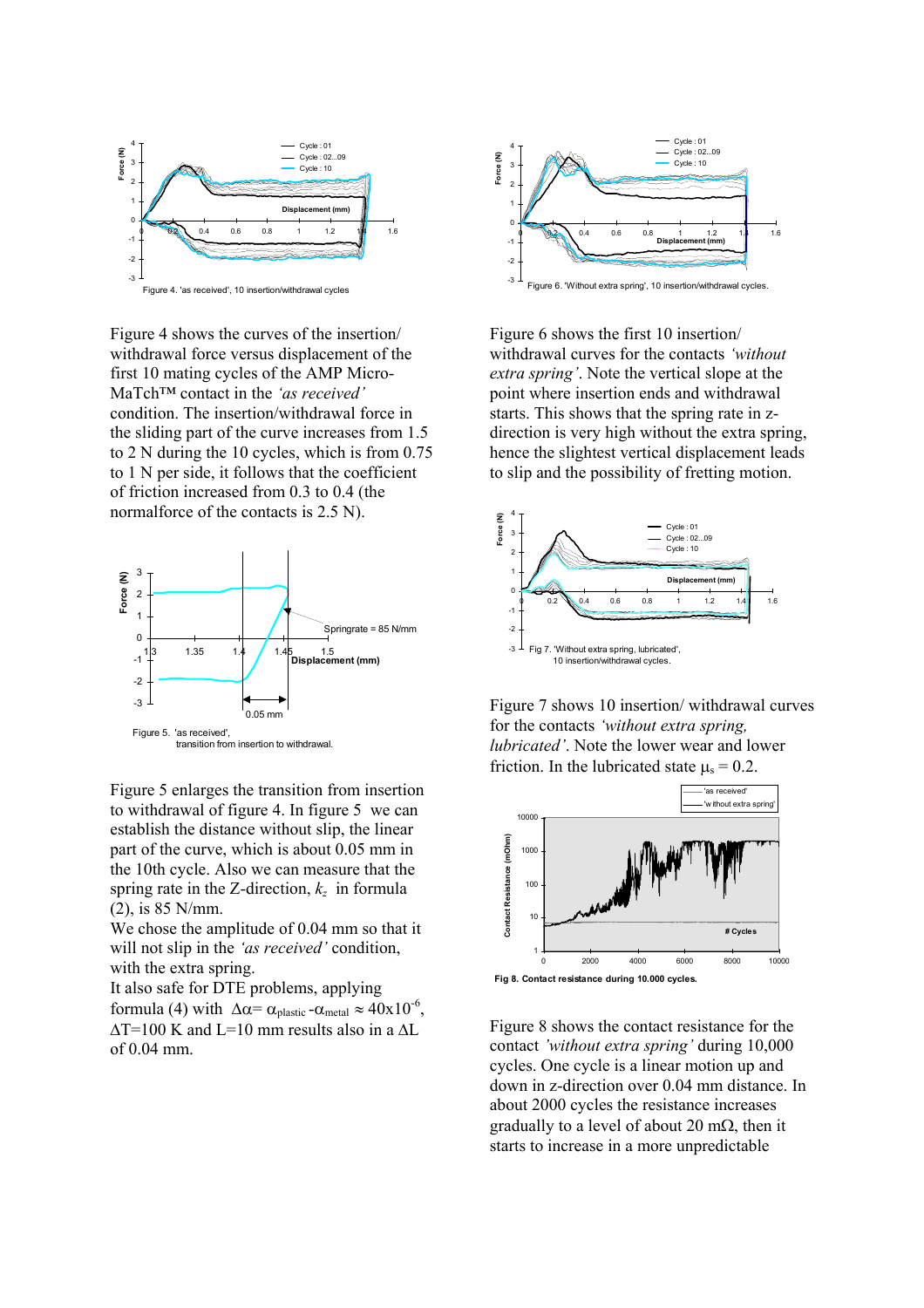fashion and reaches the  $2\Omega$  measurement limit after another 2000 cycles. The resistance of the *'as received'* contact is added for reference.



Figure 9 shows the curves of the *'as received'* and *'without extra spring, lubricated'* versions at a scale from 6 to 10 m $\Omega$ . The higher initial resistance of the *'as received'* version is due to the bulk resistance of the extra spring. The contact is electrically intrinsically stable. The lubricated version does move and shows more variation, it thanks its electrical stability to the oxidation prevention by the anti-fretting lubricant.



Fig. 10 SEM pictures.

Figure 10 shows SEM pictures of the wear spots. It compares from left to right the three versions: *'as received'*, *'without extra spring'* and *'without extra spring, lubricated'*, and from top to bottom:

- the wear track on the male pin of one insertion with at the end the contact spot
- the contact spot on the male pin
- the contact spot on the female part

Notable is the severe wear *'without extra spring'* and the combination of strong wear at the pin with hardly any wear at the female part for the version *'without extra spring, lubricated'*.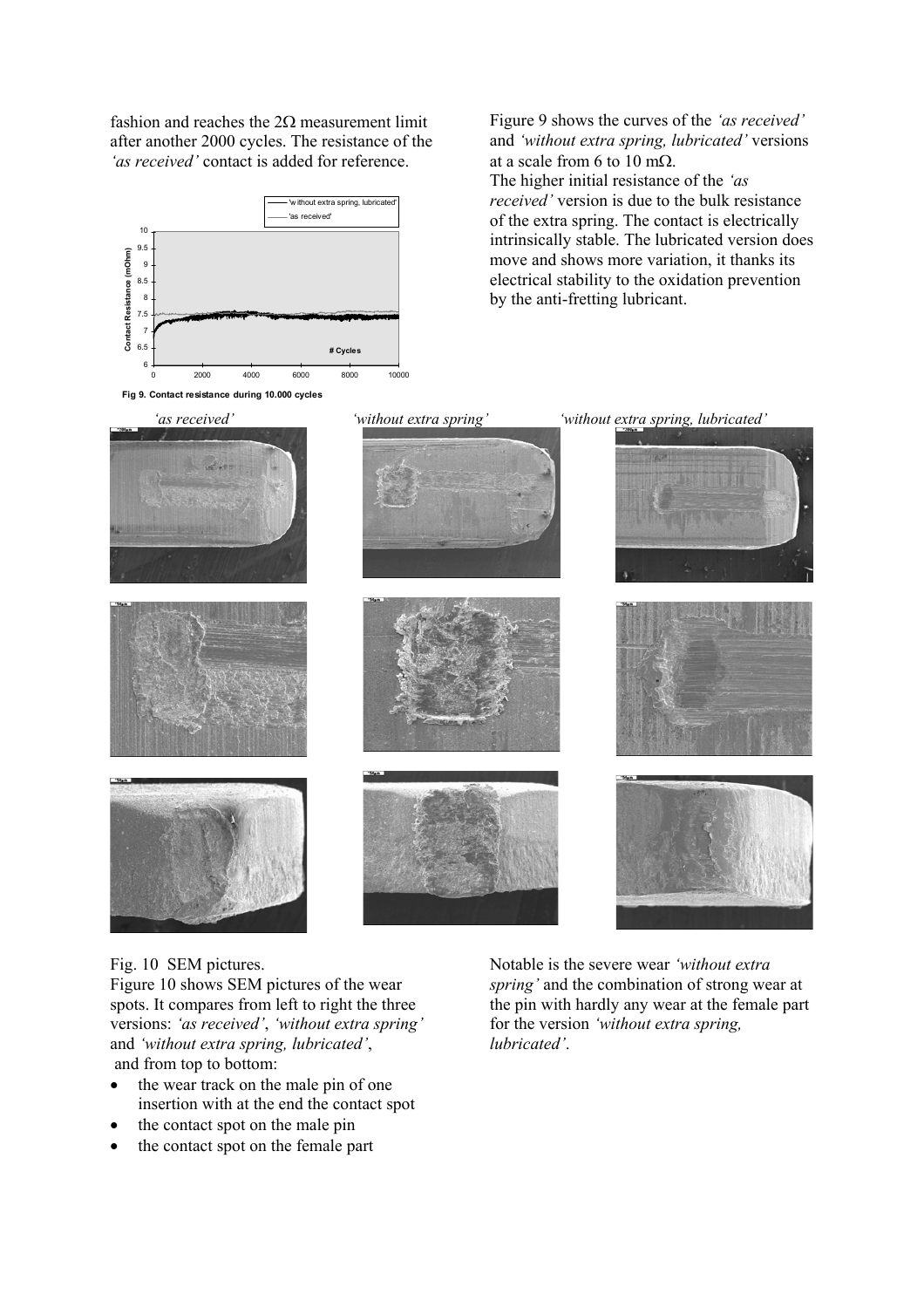



(dark) of oxygen. For the *'as received'* version we see an uninterrupted tin layer with some oxygen accumulation in the periphery. For the version *'without extra spring'* it is clear that the tin layer is completely worn away, and that the whole wear spot is covered with oxide. In the version *'without extra spring, lubricated'* the tin layer is also worn away, however there is no oxide accumulation in the contact area.



Fig. 11 X-ray analysis results

Figure 11 shows the results of tin and oxygen element scans on the contact spots on the male pins. Again from left to right: *'as received'*, *'without extra spring'* and *'without extra spring, lubricated'*.

The upper pictures show the presence (light colored) or absence (dark colored) of tin. The lower pictures the presence (light) or absence

#### 6. Conclusions

- There exists a certain distance that contacts move relative to each other without slip taking place.
- A low spring rate is a more attractive option to increase the distance to slip than a high normalforce, because it does not increase insertion force and mating wear.
- Lubrication has a positive effect against fretting corrosion but does promote slip rather than prevent it.
- Reliability is better served with avoiding slip than with lubrication or selection of other materials.
- A sensitive measuring set-up is required to validate mechanical analysis: motion accuracy in micrometers, force accuracy in centiNewtons.

Acknowledgment:

We thank Maria Weisenborn for metallurgical support, Richard Schets for his help in taking measurements and Huub van Delft for his help preparing figures.